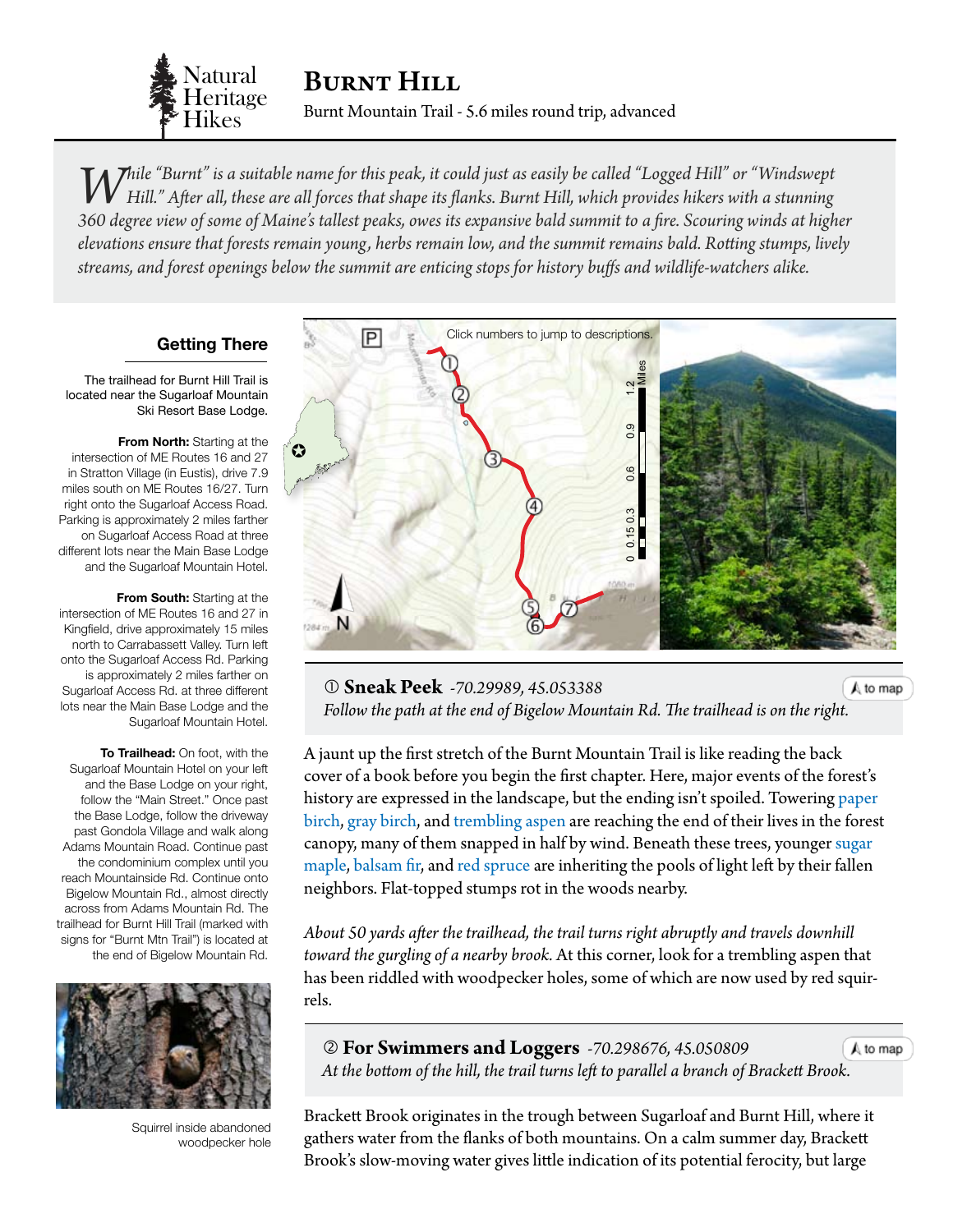rocks in the streambed tell a different story. During spring snowmelt or after a big rainstorm, Brackett Brook tears through this ravine carrying large cobbles and boulders.

The incredible force of water here wasn't lost on the innovative New England loggers of the 1800's and early 1900's. During high water, typically spring runoff, loggers used large creeks and rivers to transport logs downstream to lumber mills. Because of the convenience offered by flowing water, shallow slopes near waterways were heavily logged. While Brackett Brook is not powerful enough to transport logs, the south branch of the Carrabassett River is. Brackett Brook flows into the Carrabassett River, which joins the Kennebec River in Anson. The water in Brackett Brook will eventually pass Augusta and enter the ocean northeast of Portland.

In 1840, the closest sawmill to Burnt Hill was likely in Kingfield, approximately 10 miles southeast of where you now stand. By contrast, there were at least 21 sawmills where the Kennebec River enters the ocean.

 As your route follows the stream, watch for flat-topped stumps, evidence of this area's logging history. *At 0.25 miles, the trail splits inconspicuously and one section makes a short detour to cross Brackett Brook to the right. On days when the water is calm, this pool is an excellent swimming hole. Within 25 yards, the trail will cross back again.*

 **Pioneer Trees** *-70.294632, 45.045508 At 0.7 miles, the trail crosses the second of two logging roads and gradually parts ways with Brackett Brook.*

 $A$  to map

The largest and most numerous trees on the lower slope of Burnt Hill, [paper birch,](http://dendro.cnre.vt.edu/dendrology/syllabus/factsheet.cfm?ID=14) are the first clue that this forest burned. Like the [bigtoothed aspen](http://dendro.cnre.vt.edu/dendrology/syllabus/factsheet.cfm?ID=65) and [quaking aspen](http://dendro.cnre.vt.edu/dendrology/syllabus/factsheet.cfm?ID=160) that are also found here, paper birch is known for its ability to colonize a forest after a large disturbance, such as a fire. Its small, light seeds easily travel long distances in the wind to reach new sites, but they do not contain enough stored nutrients for their roots to grow through leaf litter, or for their shoots to survive in shade. This pioneer species is most successful when its seeds land on the bare soil that is often left after a large fire.

Like many pioneer species, paper birch is shade-intolerant. After paper birches have grown tall enough to generate shade and leaf litter, trees more tolerant of shade begin to colonize the [understory.](#page-3-0) By the time the paper birch has reached the end of its life, the sugar maple and balsam fir present in the understory will dominate the [canopy](#page-3-0)  $\gamma$ . Paper birch will disappear from the forest as it matures.

The second clue left behind by the 1908 forest fire is glossy bits of charcoal in the soil. Though they have been concealed by more than a century's worth of leaf litter and new soil, you can find these fire remnants on the trail where hikers before you have [eroded](#page-3-0) away layers of soil. This fire burned approximately 5,500 acres, including the north side of Sugarloaf. It is partially responsible for Sugarloaf 's famous skiing above treeline.





Paper birch bark



Here, young striped maple, balsam fir, and sugar maple begin to creep skyward, sheltering an herb layer of blue-bead lily, wild sarsaparilla, Canada mayflower, and wood sorrel. This forest is transitioning from an Early Successional Forest to a Spruce - Northern Hardwoods Forest.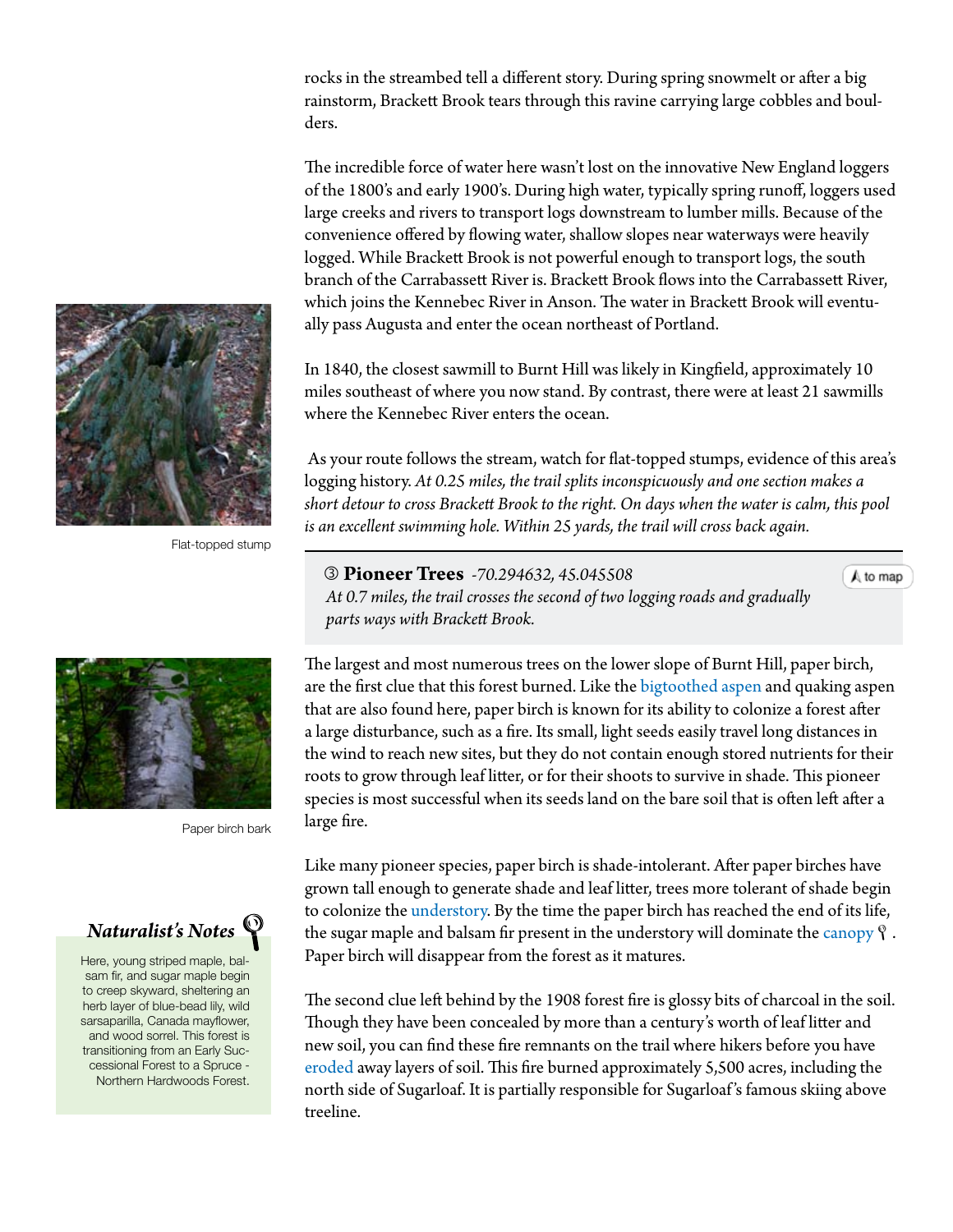# *Naturalist's Notes*

Look for sarsaparilla, blue-bead lily, and bunchberry basking in the sunlit gaps between specked alder, maple-leaved viburnum, and bracken fern.



Braken fern



Blue-bead lily



**Bunchberry** 



Wild sarsaparilla

#### **Glades in Summer***-70.289916, 45.041889*

 *At 1 mile, the trail turns southwest and levels slightly as it begins wrapping [around](#page-0-0) Burnt Hill. Here, hikers pass two swaths of clear cut forest dotted with birch.*

In green, leafy summertime  $\mathcal{P}$ , it's hard to imagine these forest clearings or glades as having smooth, white, snow-covered ski trails – and skiers. But that's what happens here in winter. In summer, these quiet glades with their shrubby thickets, tall ferns, and grasses are prime real estate for both animals and wildlife watchers.

Where the mature forest meets the shrubby gap, species that depend on both habitats congregate. For example, red bats roost in dense hardwood forests, but hunt for insects in clearings by night. [Yellow warblers](http://www.allaboutbirds.org/guide/Yellow_Warbler/id) and [common yellowthroats](http://www.allaboutbirds.org/guide/Common_Yellowthroat/id) inhabit early-successional shrublands, where they attract birds of prey and egg-eating animals like raccoons. Plant-eating (herbivorous) mammals like snowshoe hares and mice congregate in thick brush, attracting coyote, lynx, and other predators. Even moose and deer will occasionally wander through these glades.

# **The Power of Wind** *-70.291236, 45.037913*

A to map

A to map

 *As the trail steepens dramatically at 1.7 miles, the forest grades into [Subalpine Fir](http://www.maine.gov/dacf/mnap/features/communities/subalpinefirforest.htm)[.](#page-0-0)*

Near the top of the hill, the canopy is a mosaic of dense [red spruce](http://dendro.cnre.vt.edu/dendrology/syllabus/factsheet.cfm?ID=137), [balsam fir](http://dendro.cnre.vt.edu/dendrology/syllabus/factsheet.cfm?ID=119), and paler heart-leaved birch, interspersed with sunny openings. Young balsam fir and mountain holly shrubs thrive in the sunny patches, with lower-growing blue-bead lily, bunchberry, mountain wood fern, big-leaved aster, and starflower growing where there is the most light.

While historic fire and natural succession have been the primary forces shaping the forest downslope, wind has sculpted much of the plant growth on the upper slopes and summit of Burnt Hill, resulting in a Subalpine Fir Forest. In this forest type, trees can't grow very large because as soon as they break rank with their neighbors, they are toppled or snapped in half by wind. Because older trees are constantly falling, the forest is perpetually riddled with gaps that are rapidly filled by new growth of fir.

Continuing up the trail, the forest transforms into a brighter variation of Subalpine Fir consisting of almost entirely paper birch and large, multi-trunked mountain ash. This is an area of subalpine fir forest that has burned. Balsam fir lingers in the understory, and will eventually fill in as the paper birch dies off. A brook is audible nearby.

*Within 100 yards, the trail plunges back into the darker forest and continues steeply uphill.*

 **Clinging for Life** *-70.290352, 45.032495 The trail reaches the relatively flat shoulder of Burnt Hill at 2.1 miles.*

 $A$  to map

Here in the [Spruce - Fir Krummholtz](http://www.maine.gov/dacf/mnap/features/communities/sprucefirkrummholz.htm), wind battered [black spruce](http://dendro.cnre.vt.edu/dendrology/syllabus/factsheet.cfm?ID=104) and balsam fir don't stand much taller than you. Krummholz  $\hat{y}$  is the gatekeeper of true [alpine](#page-3-0) communities. Exposed to constant battering winds and growing in thin soils, the trees are shaped a bit like flags, with higher branches growing on the downwind side of the trunk. Blueberries, Labrador tea, mountain holly, and sheep laurel are sheltered between trees or